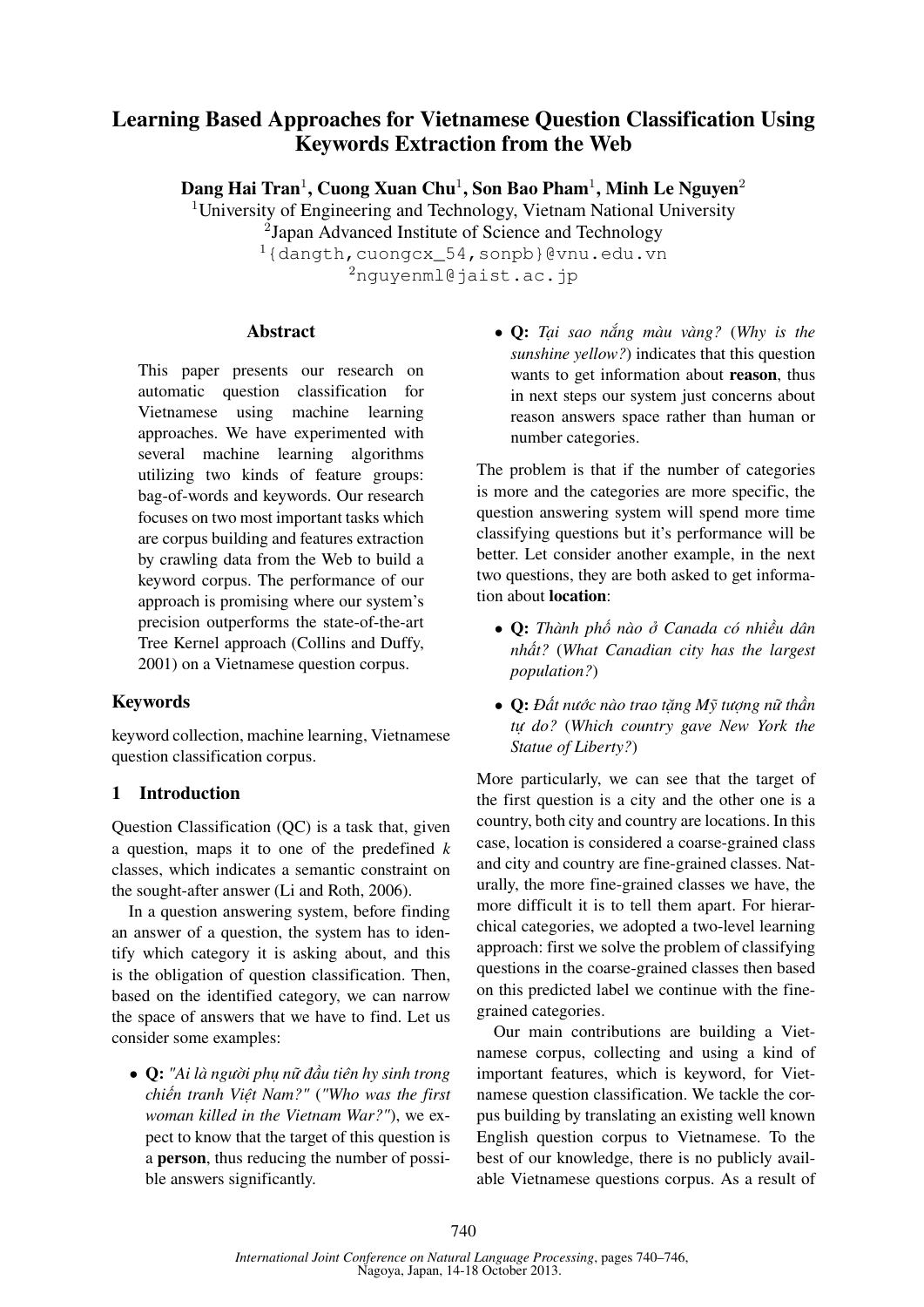this work, we will share our newly built corpus to the research community. Collecting and using keywords is another important contribution of our work, which indicates that keyword extracted from Web is the most effective feature for Vietnamese question classification task. In this paper, we are going to present how we collect and extract keyword features for Vietnamese question classification.

The paper is organized as follows: Section 2 describes the related works and section 3 presents the process we take to build the Vietnamese data corpus. In section 4 we describe our Vietnamese question classification system, especially the features extraction step which involves crawling data from the Internet to create keyword features. In section 5 we show our experiments when using different machine learning algorithms with the set of features we extracted on our data corpus to classify questions in Vietnamese. Finally, section 6 provides some conclusions.

## **2 Related Works**

There are many different approaches to resolve the question classification problem. Zhang and Lee (Zhang and Lee, 2003) with SVM (Cortes and Vapnik, 1995) using Tree Kernel, Li and Roth (Li and Roth, 2006) with SNoW model are two stateof-the-art approaches for English question classification. In Zhang and Lee's approach, the input question for this method is parsed into a syntax tree and converted to a vector in a multidimensional space. They introduced a new kernel function for SVM, Tree Kernel, constructed by dynamic programming to derive the similarity between two different syntax trees. This method achieved a precision of 90% with coarse-grained classification on TREC but there isn't any published results with fine-grained classification. In Li and Roth's approach, a set of features they used not only include syntactic features such as chunking but also include semantic features by using WordNet for English and building classspecific related words. Using semantic features, this method achieved a high precision of 92.5% with coarse-grained class and 85% with finegrained class classification on a set of data including 21500 training questions from TREC 8, 9 (Voorhees, 1999; Voorhees, 2000), USC (Hovy et al., 2001), and 1000 testing questions from TREC 10, 11 (Voorhees, 2001; Voorhees, 2002).

#### **2.1 Question Classification in Vietnamese**

Question Classification in English is a classical problem but in Vietnamese, it is still a relatively new problem. To the best of our knowledge, there is not any research which works on open-domain Vietnamese question classification using learning based approach is published. In a research about question answering system for Vietnamese (Tran et al., 2009), the authors used machine learning approach for question classification module, however, the questions are only on travelling domain. Moreover, there is another research also working on question answering in Vietnamese (Dat et al., 2009). This system also focuses on answering questions on a specific domain and the authors used rule-based approach to resolve question classification module.

Combining the strengths of many solutions applied for English and the idea of (Tran et al., 2009), we started our research and experiment in Vietnamese question classification using machine learning approaches. Our main contributions are building a question set and a class-specific related word (keywords) set for Vietnamese.

# **3 Corpus Building**

## **3.1 Question Hierarchy**

From 1999, to support competitive research on question answering, The Text Retrieval Conference (TREC) has launched a QA track (TREC 8). Because the TREC QA track builds a fully automatic open-domain question answering system, there are many researches using TREC as experimental data sets. Importantly, the question type taxonomies of TREC can be used for any language. Besides there is not any standard for Vietnamese question classification yet, so we decide to use the question type taxonomies of TREC in our research.

TREC defined a two-layered taxonomy, which represents a natural semantic classification for typical answers. The hierarchy contains 6 coarsegrained classes (ABBREVIATION, ENTITY, DE-SCRIPTION, HUMAN, LOCATION and NU-MERIC VALUE) and 50 fine-grained classes. Table 1 shows the hierarchy of these classes in nearly 5500 training and 500 testing questions of TREC 10. Each coarse-grained class contains a nonoverlapping set of fine-grained classes.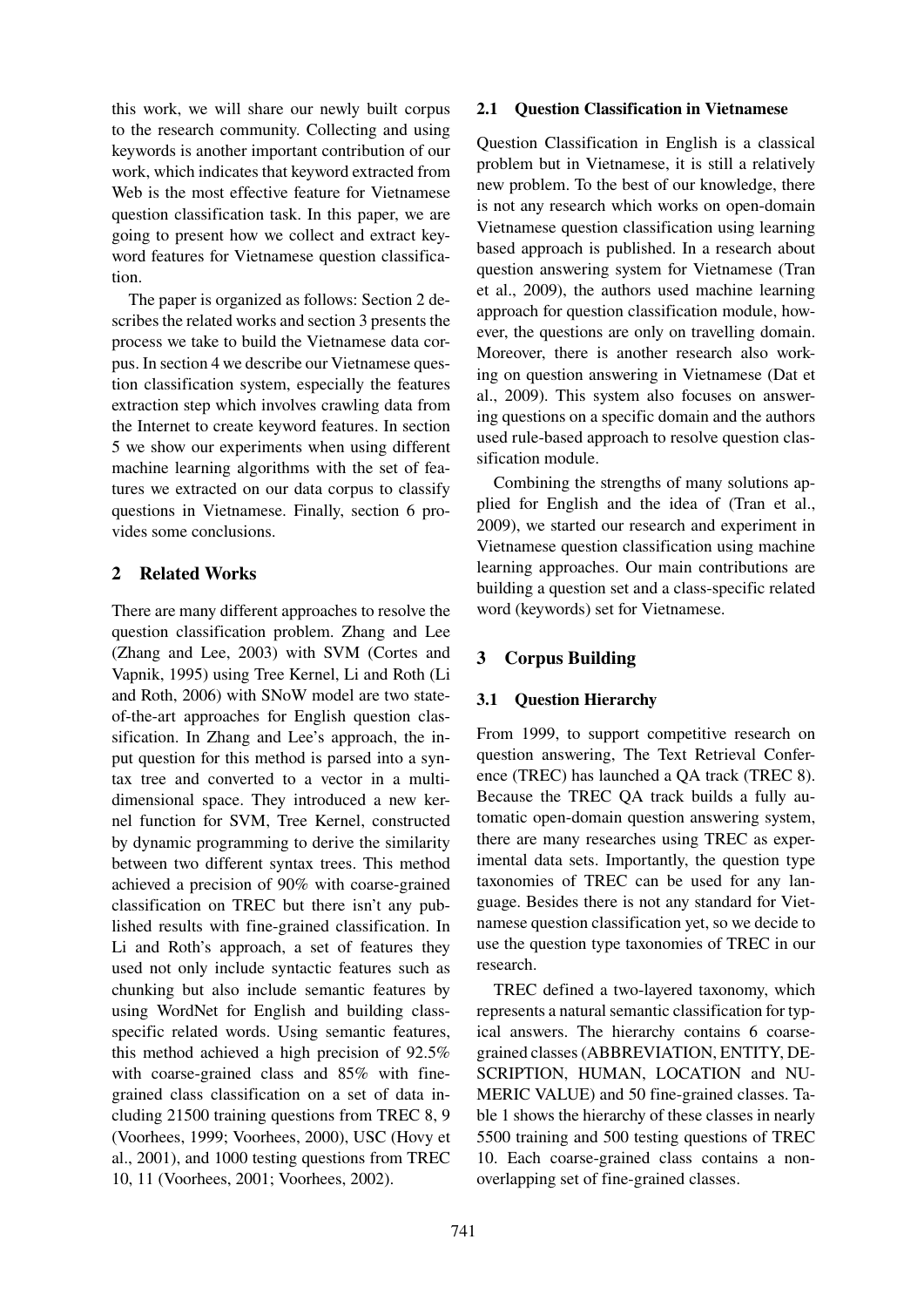| Coarse      | <b>Fine-Grained</b>                   |
|-------------|---------------------------------------|
| ABBR        | abbreviation, expansion               |
| <b>DESC</b> | definition, description, manner, rea- |
|             | son                                   |
| <b>ENTY</b> | animal, body, color, creation, cur-   |
|             | rency, disease/medical, event, food,  |
|             | instrument, language, letter, other,  |
|             | plant, product, religion, sport, sub- |
|             | stance, symbol, technique, term, ve-  |
|             | hicle, word                           |
| <b>HUM</b>  | description, group, individual, title |
| LOC         | city, country, mountain, other, state |
| <b>NUM</b>  | code, count, date, distance, money,   |
|             | order, other, percent, period, speed, |
|             | temperature, size, weight             |

**Table 1: The TREC coarse and fine-grained question classes.**

#### **3.2 Question Translation**

From the English question corpus, we translated them into Vietnamese and use them for Vietnamese question classification based on following rules:

- The content of Vietnamese question must correspond to its label.
- Some named entities can be changed without keeping the semantic meaning. For example, Washington can be changed to be Hà Nội or White House can be changed to Hồ Gươm.
- Given an English question, we can translate it into many Vietnamese questions with the same meaning but different in syntactic structures. As a result, our classifier can detect many kinds of Vietnamese questions.

In this project, we allocated 5 students who have TOEFL score > 500 for translating 6000 TREC English questions into Vietnamese in about 2 months. Every member of our group not only has to translate but also review the translated Vietnamese questions from other members to find mistakes to correct them and assure the quality of the translated data.

With our Vietnamese question classification problem, there is no publicly available Vietnamese corpus, when our corpus is made publicly available, it can be used for many works in the future.

# **4 Vietnamese Question Classification System (VnQCS)**

## **4.1 Vietnamese Question Classification System Architecture (VnQCS - Architecture)**

There are two main components in our system, the Feature Extractor and the Classifier (Figure 1). Source code of our system and the data corpus were made publicly available at: *https://code.google.com/p/vn-qcs/*

The Classifier contains two levels, the coarsegrained classification and the fine-grained one. In the first step, questions are classified into the coarse-grained classes, then taking result of the first step as a feature, we continue classifying questions to the fine-grained grained classes.

With a classification problem using machine learning approaches, the feature extraction is a key step. The quality of the set of features extracted directly impacts the classification precision. The Feature Extractor module consists of two components: Vietnamese Word Segmenter and Keyword Collector. Among them, Keyword Collector plays an important role in feature extraction method and it is the highlight of this research.

#### **4.2 Feature Extraction in VnQCS**

First, it is known that the linguistic characteristics of Vietnamese is different from English. Unlike English, in Vietnamese, one word may contain more than one token. For example, *mobile* (English) is translated into *điện thoại* (Vietnamese) and *mobile* is a word but *điện thoại* is a word which includes two tokens (*điện, thoại*). So, to match the characteristics of Vietnamese grammar, we will use words as a feature of algorithm in question classification.

We divide the features we extracted into three groups: bag-of-words, keywords and syntactic trees.

With **bag-of-words**, to get a set of features of Vietnamese words, we use a VnWordSegmenter tool<sup>1</sup> to extract them from Vietnamese training questions. With VnWordSegmenter tool, a question, for instance, "Bốn hình thức tồn tại của vàng là gì? (What four forms does gold occur in ?)", will be segmented into a sequence of words, as "Bốn hình\_thức tồn\_tại của vàng là\_gì?".

 $1$ Developed tool of iTim Company, website: http://coccoc.com/about/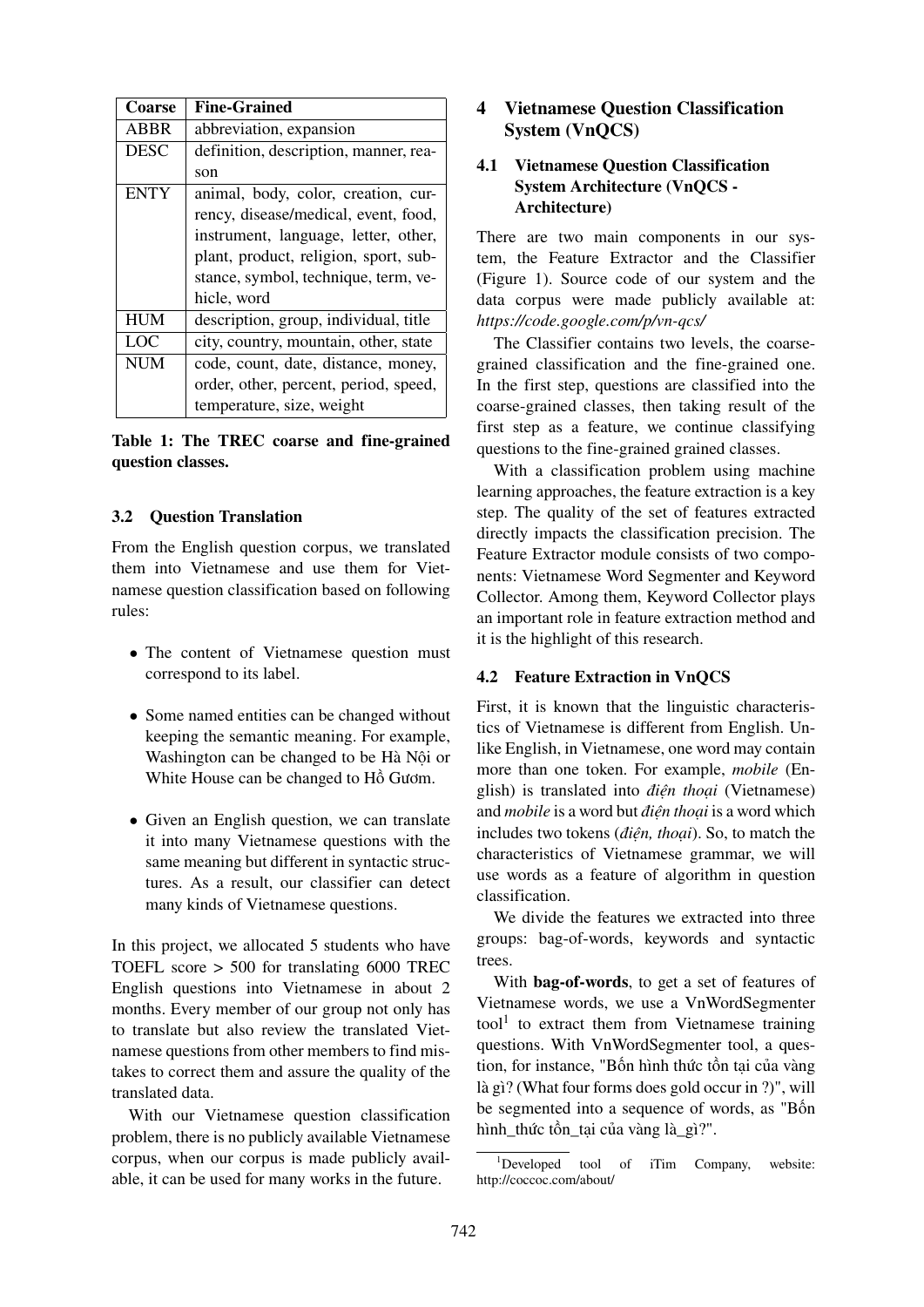

**Figure 1: Architecture of VnQCS.**

With **keywords**, there are many keywords for a question class. In Li and Roth (Li and Roth, 2006), they used WordNet for English and built a set of class-specific words as semantic features and achieved the high precision (see section 2). But for Vietnamese, there isn't any lexical database like WordNet, so we have to develop an algorithm which collect keywords from the Internet which are lists of class-specific words for a smaller scale and useful enough for question classification (see Section 4.2.1). Moreover, we also manually collect keywords by observing the set of training questions. For examples, in reason class, with a whyquestion, we usually use "tại sao (why)" to start the question, or in abbreviation class, we usually use "viết tắt (abbreviation)". Most of classes have some specific words. This really has a significant impact when we use these lists of words as semantic features in question classification using machine learning.

With **syntactic trees**, the reason we extract this kind of features is that in Zhang and Lee (Zhang and Lee, 2003), the SVM algorithm using Tree Kernel method is the state of art for English question classification. So, we intend to answer the following question: "Does this method still outperforms the other methods in Vietnamese?". To use Tree Kernel, the questions must have corresponding syntax tree forms. For this, we used a parser tool for Vietnamese, Coltech-Parser (Le et al., 2009). The Coltech-Parser requires word segmentation for each input sentence. So, before using the parser, we used the VnWordSegmenter tool to segment input questions.

#### **4.2.1 Keyword Collection from Web in VnQCS**

Keywords are important semantic features though collecting them is not an easy task. Since the Internet contains a great number of web pages, this huge resource will help us to address the abovementioned problem. The algorithm 1 describes how we collect keywords from Web and we hope it will be the basis for building semantic lexicons for other language processing tasks in Vietnamese.

- Firstly, we manually collect websites from the Internet which focus their content to one of our classes. Note that these websites should totally contain web content about one kind of class we want. As a result, our keywords from these will correspond to that class only and good for training features.
- In the next step, we crawl all links in these websites, note that we use only internal links since some external links will lead to other websites which are not related to the class we are interested in. Besides, in some cases all links that we want are only part of a website, we have to detect the format of them to get good content for training data.
- Base on links from previous step, we segment their text content. However, the words that we get in this step may contains some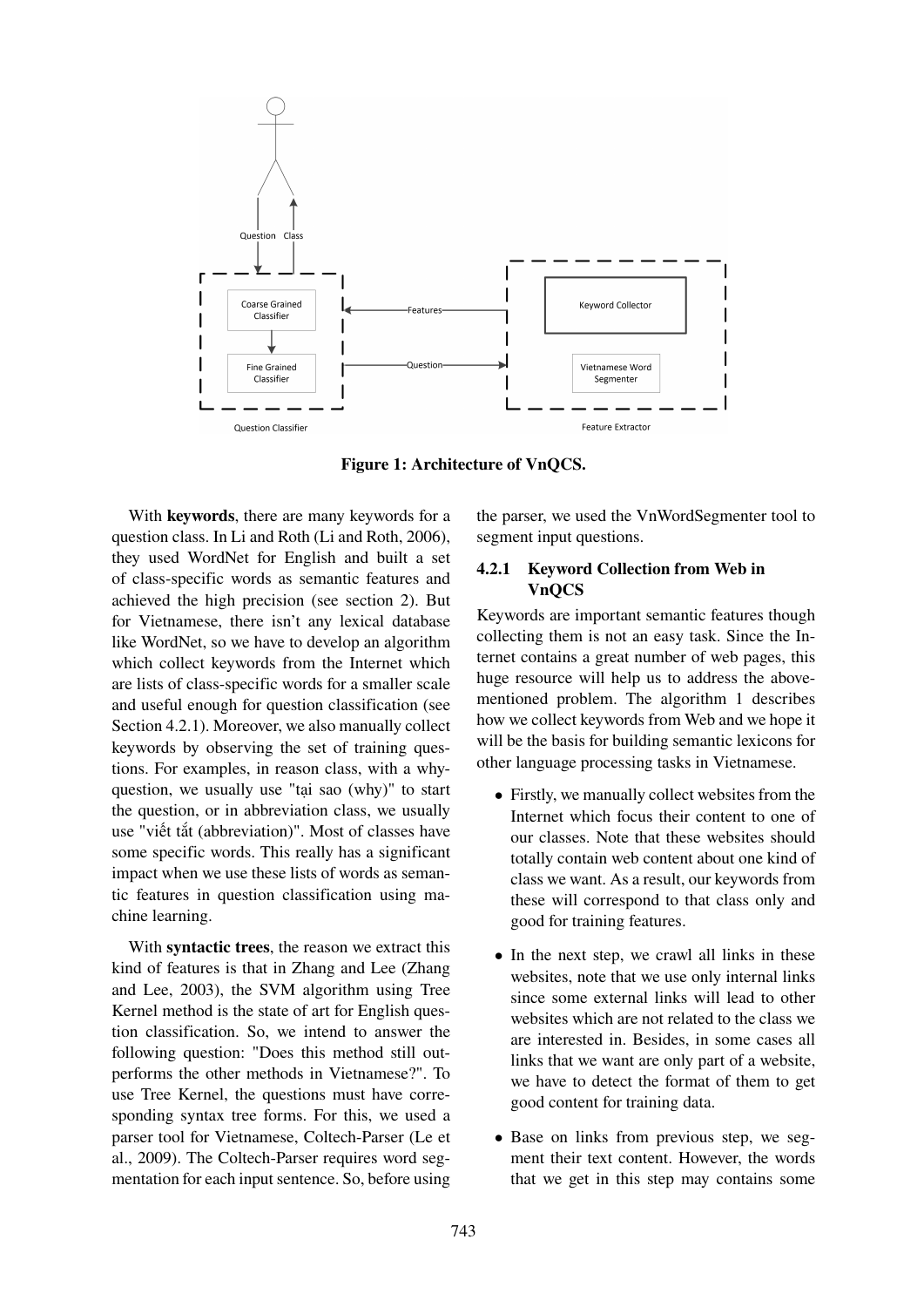**Input**: Set of websites which their contents focus on specific fine-grained class input **Output**: Good keywords set for fine-grained class input

 $setOf Pages = \{\};$ **foreach** website *in* websitesInputSet **do foreach** internalLink *in* website **do**  $\lvert$  setOfPages = setOfPages + pageOfThisInternalLink; **end**

**end**

```
setOfKeywords = \{\};foreach page in setOfPages do
remove all tags from page to get pageContent;
segment pageContent to get listOfW ords;
foreach word in listOfW ords do
   setOfKeywords = setOfKeywords + word;wordFrequency[word] = wordFrequency[word] + 1;end
```
**end**

**sort all words in decreasing order of** wordF requency **and save result to** sortedW ords**; eliminate all words which have low IDF index from** sortedW ords**; choose top words from** sortedW ords **and save result to** keywordsResult**;**

**Algorithm 1:** Collect Keywords of a Specific fine-grained Class

trivial words like "là" (is), "và" (and), "hoặc" (or)... Since these stop words have low meaning, we can threshold their  $IDF<sup>2</sup>$  index and eliminate small value ones. Besides, we count the frequency of each word in each class and choose top N words with biggest frequencies. Finally, reviewing these N words and removing unsuitable ones for target class are necessary works that we have to do.

# **5 Experiments**

This section describes our experiments on the Vietnamese corpus that we built. These experiments will help us find out the most suitable combination of algorithms and features for this task on this dataset. The results of experiments indicate that the semantic features, especially keywords, are really useful.

We designed three experiments to test the precision of our classifiers on Vietnamese questions corpus which we built. The corpus consists of two data sets: a training data set which includes nearly 5500 questions and a testing data set which includes 500 questions translated from TREC 10 and all of questions are in 6 coarse-grained classes or 50 fine-grained classes. To evaluate the experimental results, we use two main measures: weight average precision and weight average recall, which are all micro-average values.

- The first experiment evaluates the individual contribution of different feature types to question classification precision. In particular, we use Weka (Hall et al., 2009) to run machine learning algorithms namely Decision Tree (DT) (Quinlan, 1986), Naive Bayes (NB) (Bayes, 1763), SVM and Voting (Parhami, 1994), which are trained from our data we built using the following feature set: bag-of-words.
- In the second experiment, both bag-of-words and keyword features will be used together on machine learning algorithms on Weka. The goal is to verify the contribution of keyword features to question classification precision.
- Finally, we experiment with syntactic tree features set on SVM-Light-TK (Moschitti, 2004). This test will show us different affection of syntactic features between English and Vietnamese to question classification precision, and the important role of semantic features in Vietnamese question classification.

<sup>2</sup> http://en.wikipedia.org/wiki/Tf%E2%80%93idf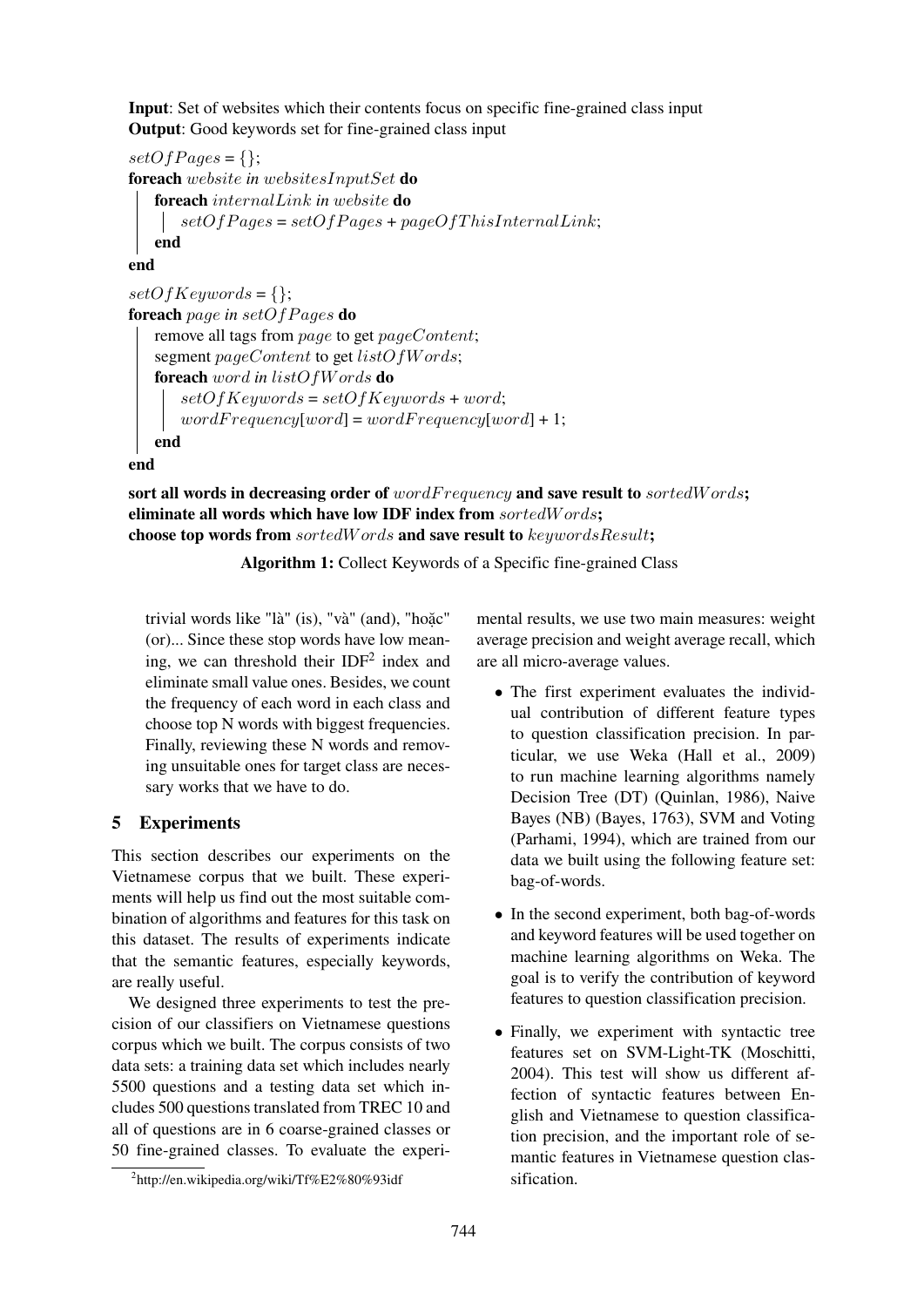|                        | 6 class          |        | 50 class         |       |
|------------------------|------------------|--------|------------------|-------|
|                        | Precision Recall |        | Precision Recall |       |
| <b>Decision Tree</b>   | 87.3%            | 87%    | 78.2%            | 76.2% |
| <b>Naive Bayes</b>     | 84.4%            | 83.6%  | 78.2%            | 73%   |
| <b>SVM</b>             | $91.2\%$         | $91\%$ | $83.1\%$         | 82.4% |
| <b>Majority Voting</b> | 91%              | 90.6%  | 81.1%            | 79.4% |

**Table 2: The question classification results using different machine learning algorithms, with same kind of feature: bag-of-words.**

Like results in (Zhang and Lee, 2003), table 2 shows us that in Vietnamese question classification, SVM still outperforms other methods with the same kind of features. With bag-of-words features, SVM model achieves the highest precision with 91.2% on coarse-grained class and 83.1% on fine-grained class classification.

**5.2 Bag-of-words + Keywords**

|                        | 6 class          |       | 50 class         |       |
|------------------------|------------------|-------|------------------|-------|
|                        | Precision Recall |       | Precision Recall |       |
| <b>Decision Tree</b>   | 86.2%            | 86.2% | 80.3%            | 77.4% |
| <b>Naive Baves</b>     | $87.4\%$         | 86.2% | 81.1%            | 78.4% |
| <b>SVM</b>             | $94.1\%$         | 94%   | 85.4%            | 83.8% |
| <b>Majority Voting</b> | 94.1%            | 94%   | 83.5%            | 81.8% |

# **Table 3: The question classification results using different machine learning algorithms, with same kind of features: bag-of-words and keywords.**

If only using bag-of-words, we can not fully exploit the semantic elements of the language in Vietnamese. As we expected, with both bag-ofwords and keyword features used together, although the precision of classification using DT or NB only increases slightly, it increases significantly if we use SVM. In particular, with 6 coarse-grained classes, the precision increases from 91.2% (table 2) to 94.1% (table 3), and with 50 fine-grained classes, it increases from 83.1% (table 2) to 85.4% using SVM (table 3). So, keyword features have an important role to increase the precision of question classification.

# **5.3 Tree Kernel**

We experimented SVM-Light-TK to using SVM combined Tree Kernel for Vietnamese question classification since this state of the art method is successful for English data. However, SVM-Light-TK can only classify binary label, we use onevs-all strategy for problems of 6 coarse-grained

|                     | 6 class          |     | 50 class         |       |
|---------------------|------------------|-----|------------------|-------|
|                     | Precision Recall |     | Precision Recall |       |
| <b>Tree Kernel</b>  | 88.4%            | 88% | $75.1\%$         | 67.4% |
| <b>Bag-of-words</b> | 91.2%            | 91% | 83.1%            | 82.4% |
| $Bag-of-words +$    | $94.1\%$         | 94% | $85.4\%$         | 83.8% |
| <b>Keywords</b>     |                  |     |                  |       |

**Table 4: The question classification results using SVM algorithm with some different kinds of features.**

classes and 50 fine-grained classes. The precision of this taxonomy is 88.4% for coarse-grained classes but only 75.1% for fine-grained classes (see table 4).

# **6 Conclusion**

There are two main contributions of this paper. Firstly, we created a corpus for Vietnamese question classification (section 3). All the English questions in TREC 10 were translated into Vietnamese not only for this research but also many works in the future. This corpus will be made publicly available. Secondly, we extracted several feature groups and found out that the semantic features (bag-of-words and keywords) are really helpful to Vietnamese question classification meanwhile syntactic ones (syntactic tree) don't contribute so much to taxonomy precision. So we propose a method for collecting keywords from the Internet in a large scale. There isn't any Word-Net for Vietnamese but with this method, we still have enough training data features for classifying a large range of Vietnamese questions.

Though Vietnamese question classification is a new challenge and there is not any work done on this, our experimental results indicate that the Vietnamese question classification can be addressed with relatively high precision using machine learning approaches. The result of classification can achieve a high precision of 94.1% with coarse-grained class classification and 85.4% with fine-grained class classification.

# **Acknowledgments**

We wish to thank The Vietnam National Foundation for Science and Technology Development (NAFOSTED) for financial support. Thanks also to NLP group at University of Engineering and Technology for partially supporting us in building the corpus. Finally, we thank the anonymous reviewers for helping us improve the presentation.